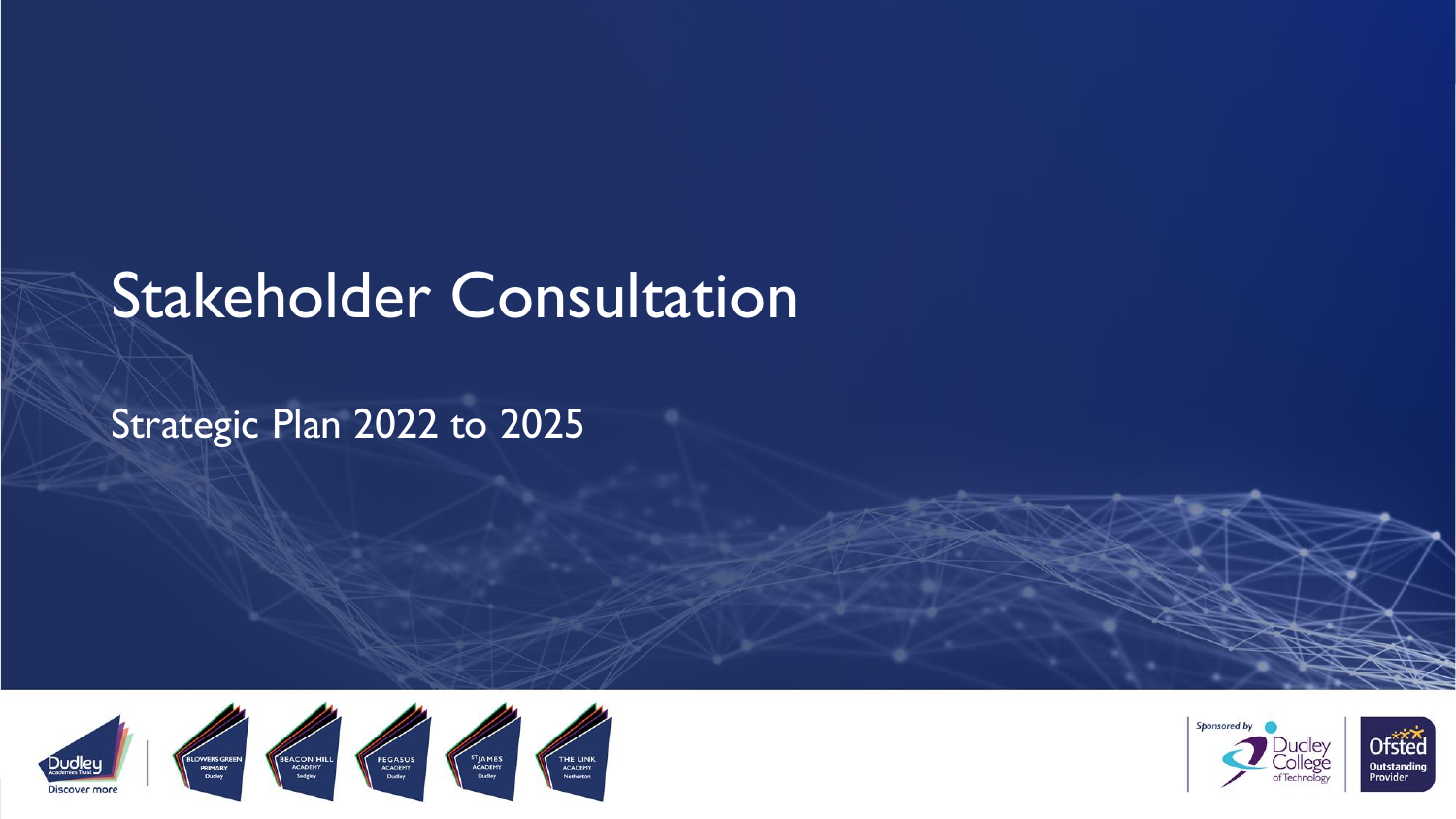## *Where are we going?*

• The next phase of our strategic plan, 2022 to 2025.





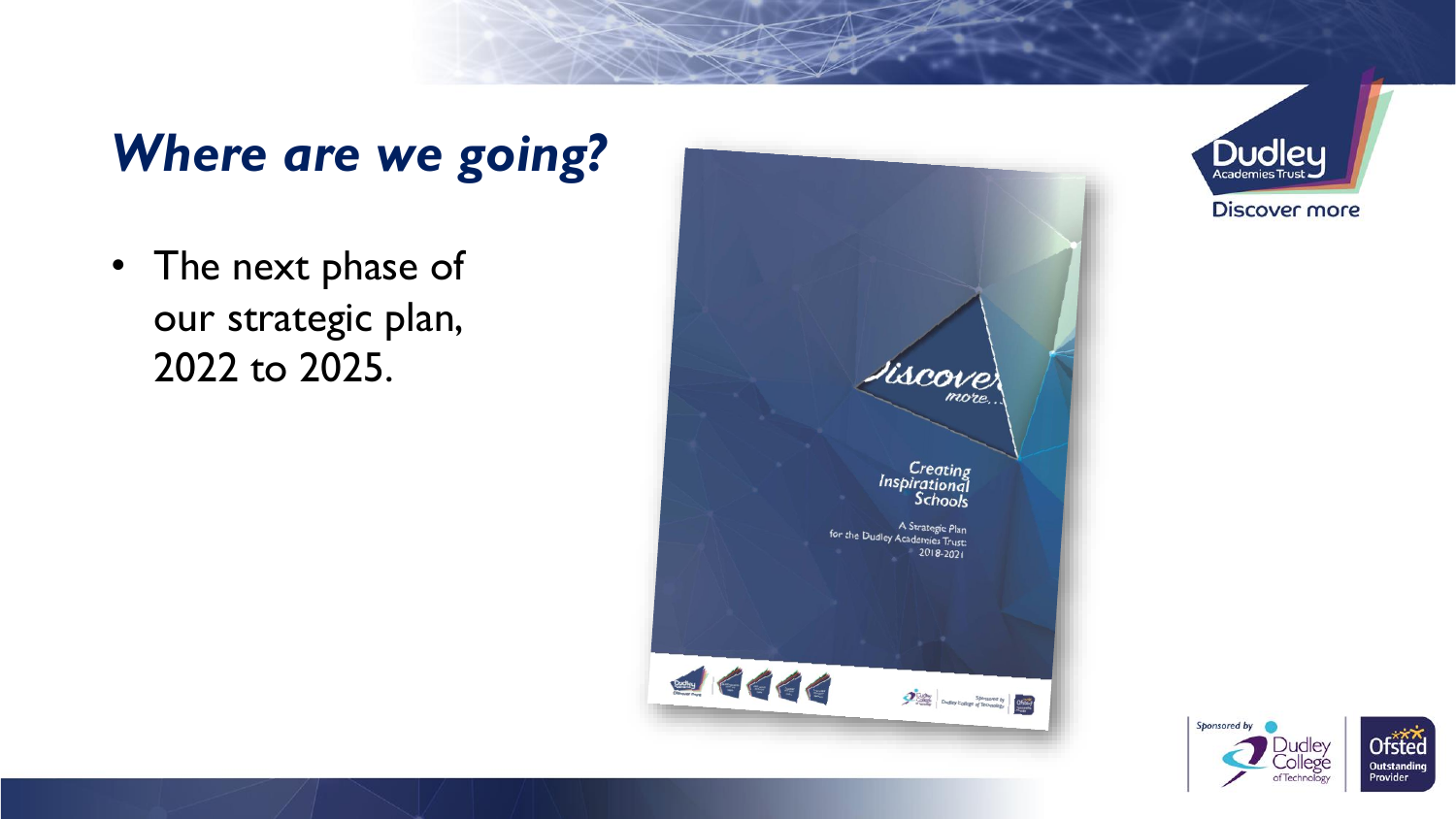## *Strategic priorities*



- Strategic Priority 1: Creating and Aspirant Culture.
- Strategic Priority 2: Developing Exemplary Behaviours.
- Strategic Priority 3: Outstanding Teaching and Learning.
- Strategic Priority 4: A Relevant and Responsive Curriculum.
- Strategic Priority 5: Developing our People.
- Strategic Priority 6: Developing Highly Effective Support Services.
- Strategic Priority 7: Facilities, Resources and Marketing.
- Strategic Priority 8: Highly Effective Governance.

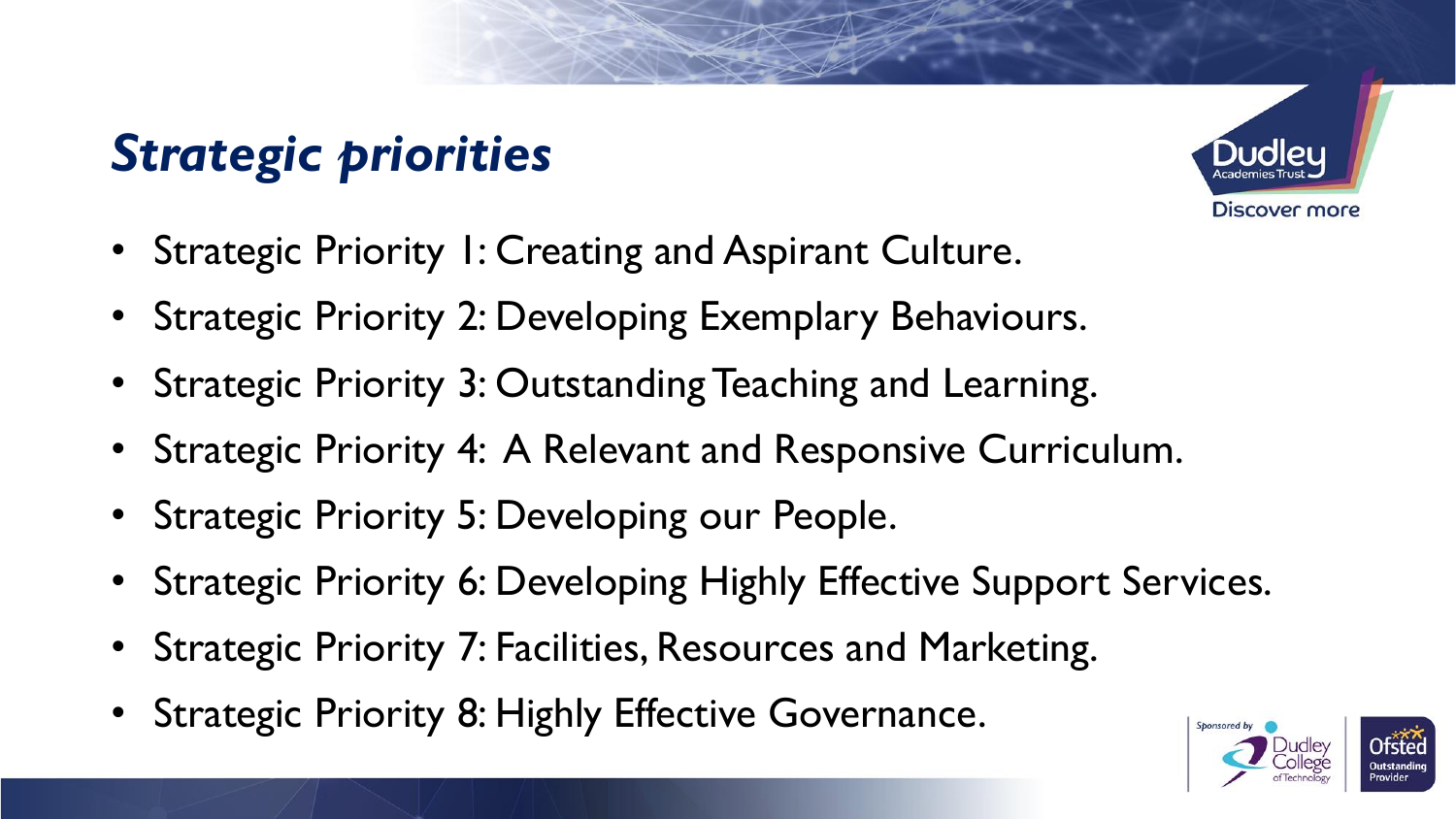#### *Strategic Priority 1: Creating and Aspirant Culture*



- Highly effective cross phase model.
- Growth: Welcome more primary and secondary schools.
- Examination outcomes are well above national benchmarks in both phases.
- Good and outstanding Ofsted judgments.
- Strengthen curriculum links with Dudley College.
- Continue partnership works with other Trusts at a national and local level.

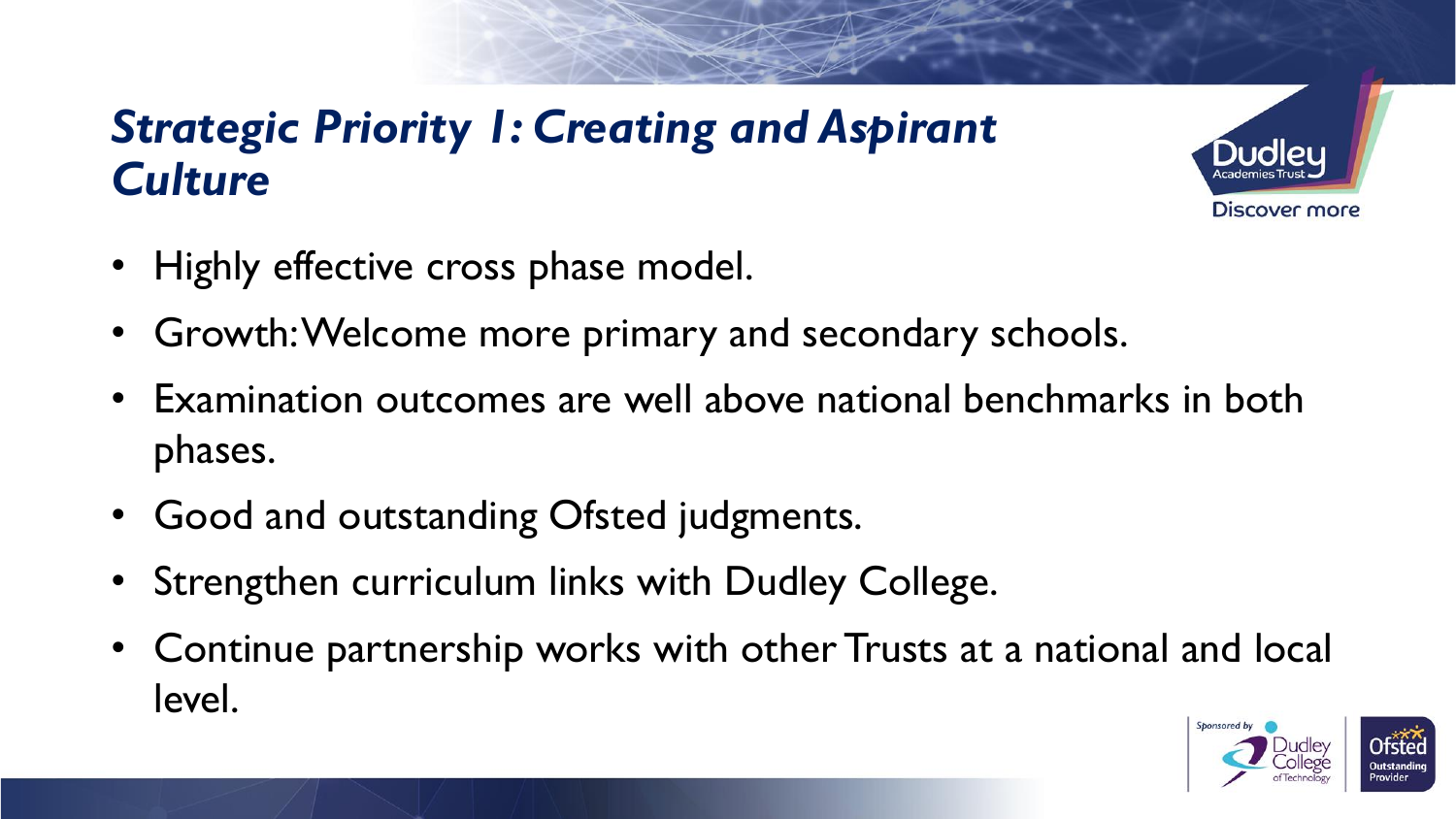## *Strategic Priority 1: Creating an Aspirant Culture*



- For all years and cross phase.
- Engaging employers.
- Innovation (Thomas Dudley Ltd).
- Work experience for all staff.
- High quality work placements for learners: vocational programmes.





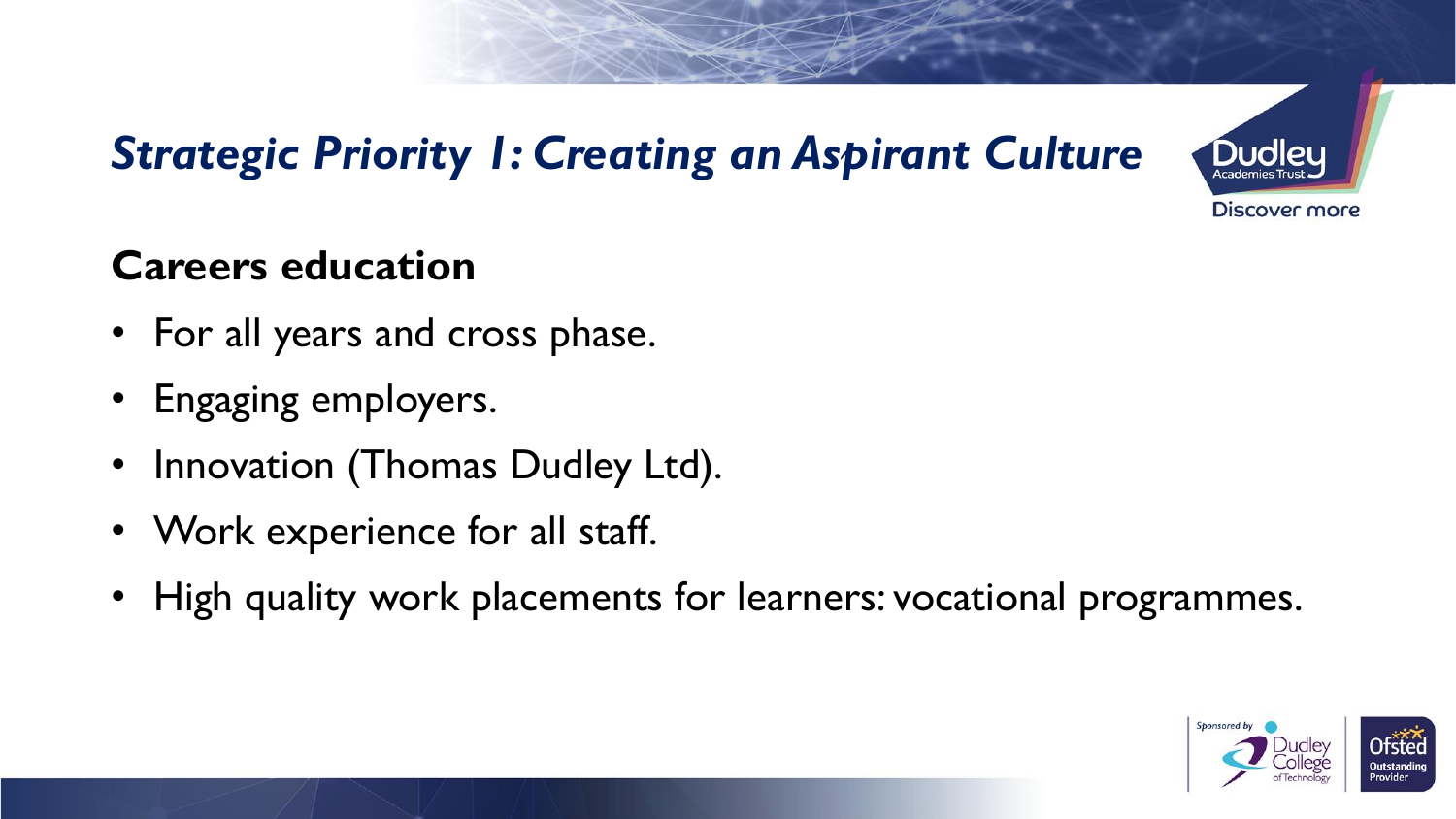#### *Strategic Priority 2: Developing Exemplary Behaviours*



- A commitment to making all aspects of academy life enjoyable for all learners.
- Further develop our 'Values Driven Expectations' (VDE) Behaviour Model and our rewarding effort culture.
- Further develop student leadership.
- Further develop our 'Commitments' and 'Mind to be Kind' programmes.
- Further develop partnership work with parents and carers.



**Discover more**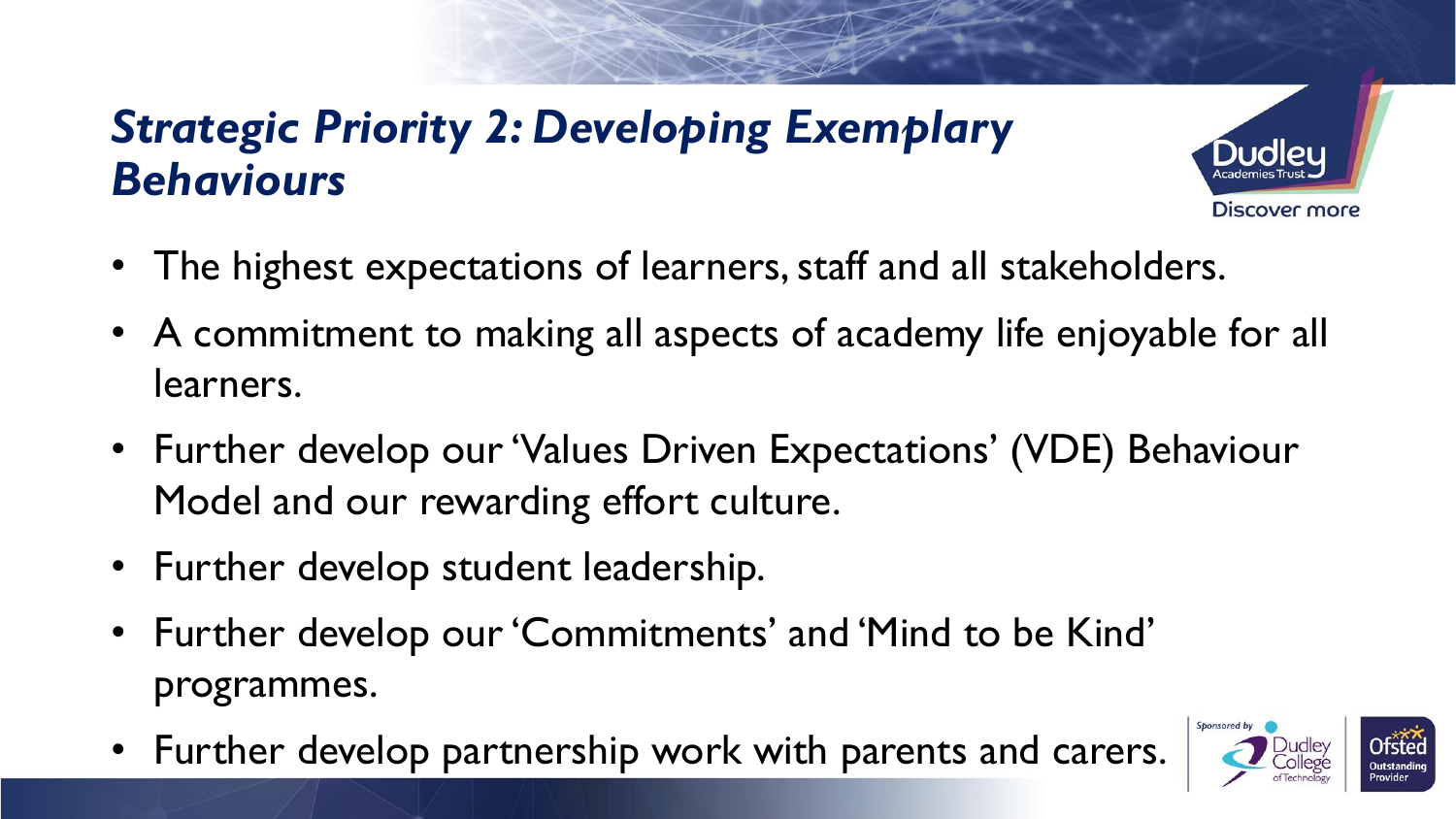## *Strategic Priority 3: Outstanding Teaching and Learning*

- First class CPD to ensure all teachers are excellent practitioners.
- Enhance and grow the subject Director team to provide first class pedagogy and curriculum development.
- Language across the curriculum- a strong feature of our provision.
- Sustainable and innovative technology a key feature of the learning experience.
- Highly effective blended learning to build cultural capital for our learners.
- Laptops and technical equipment.



**Discover more**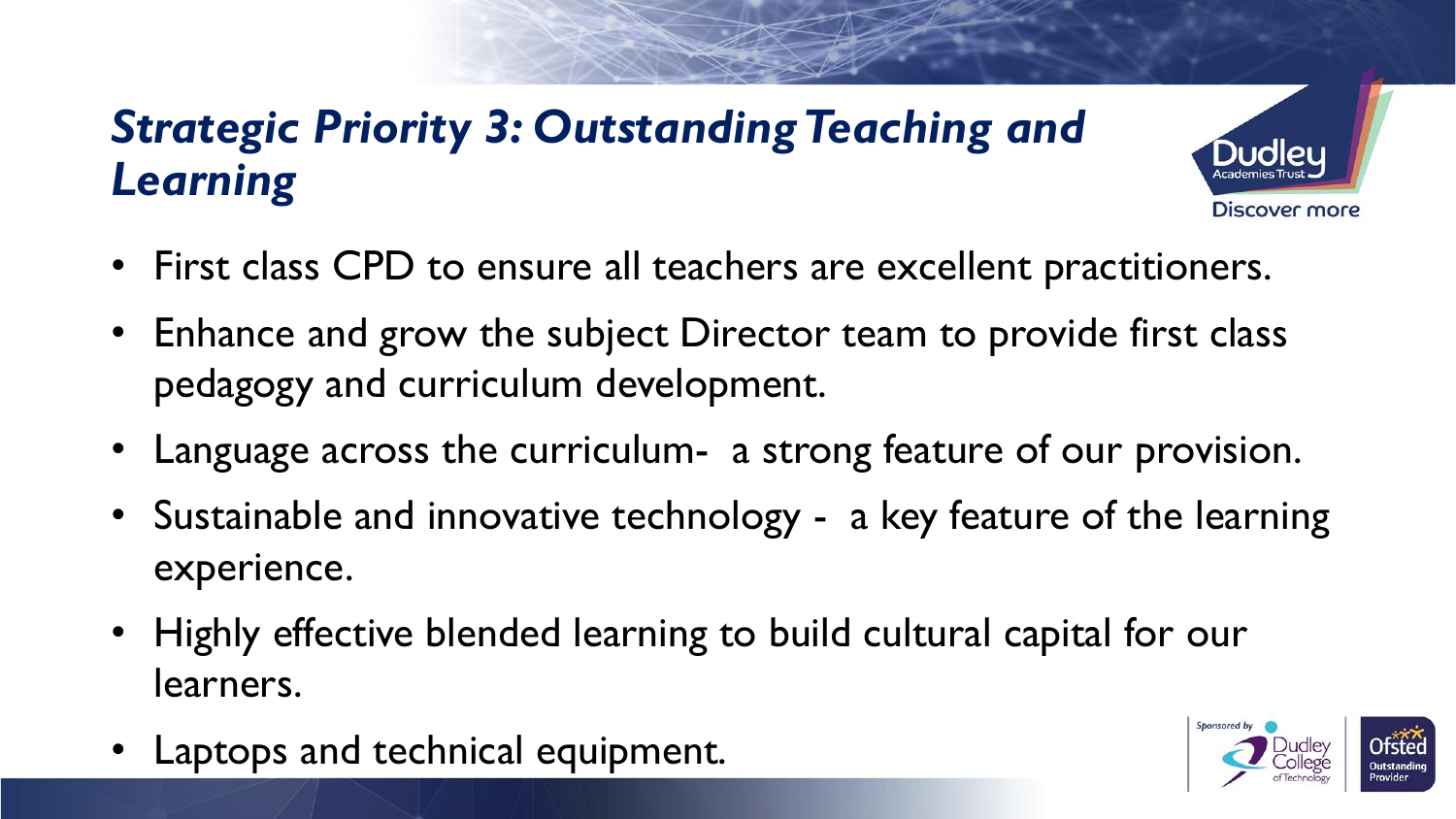#### *Strategic Priority 4: A Relevant and Responsive Curriculum*



Discover more

- Clear curriculum pathways to meet learners' needs.
- First class PHSE, SRE and Citizenship provision.
- Respect each other and our world: learners understand the vital importance of sustainability.
- A range of Alternative Provision including Aspire Centres.
- Explore opportunities for learners in all years to engage with Dudley College and employers.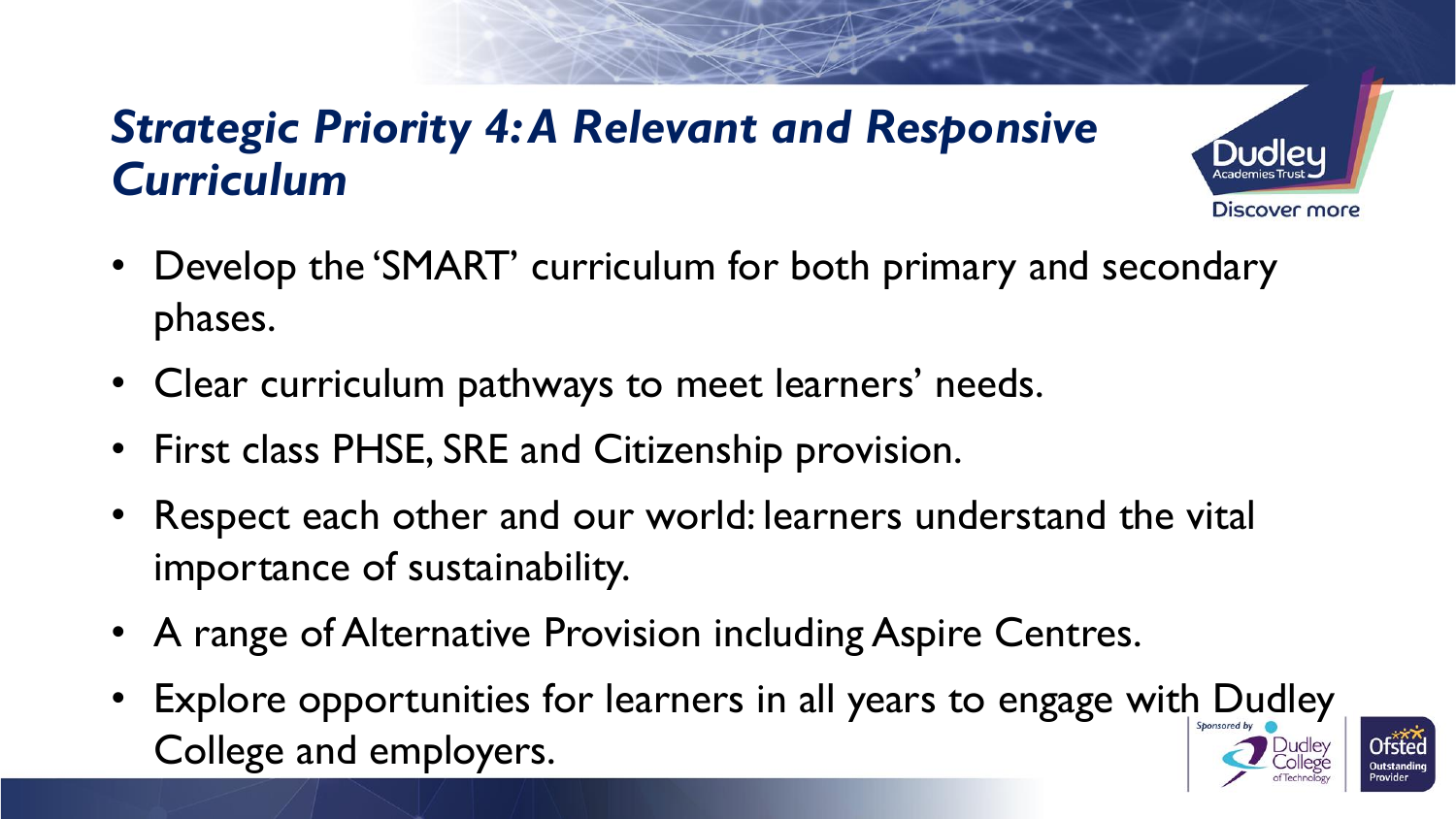## *Strategic priority 5: Developing our People*



- To be the preferred employer.
- Extensive programme of staff development and career development for teachers and support staff (Associate staff).
- A commitment to diversity and inclusion.
- High quality staff wellbeing programme.
- Promote opportunities for parents and carers: Dudley College.

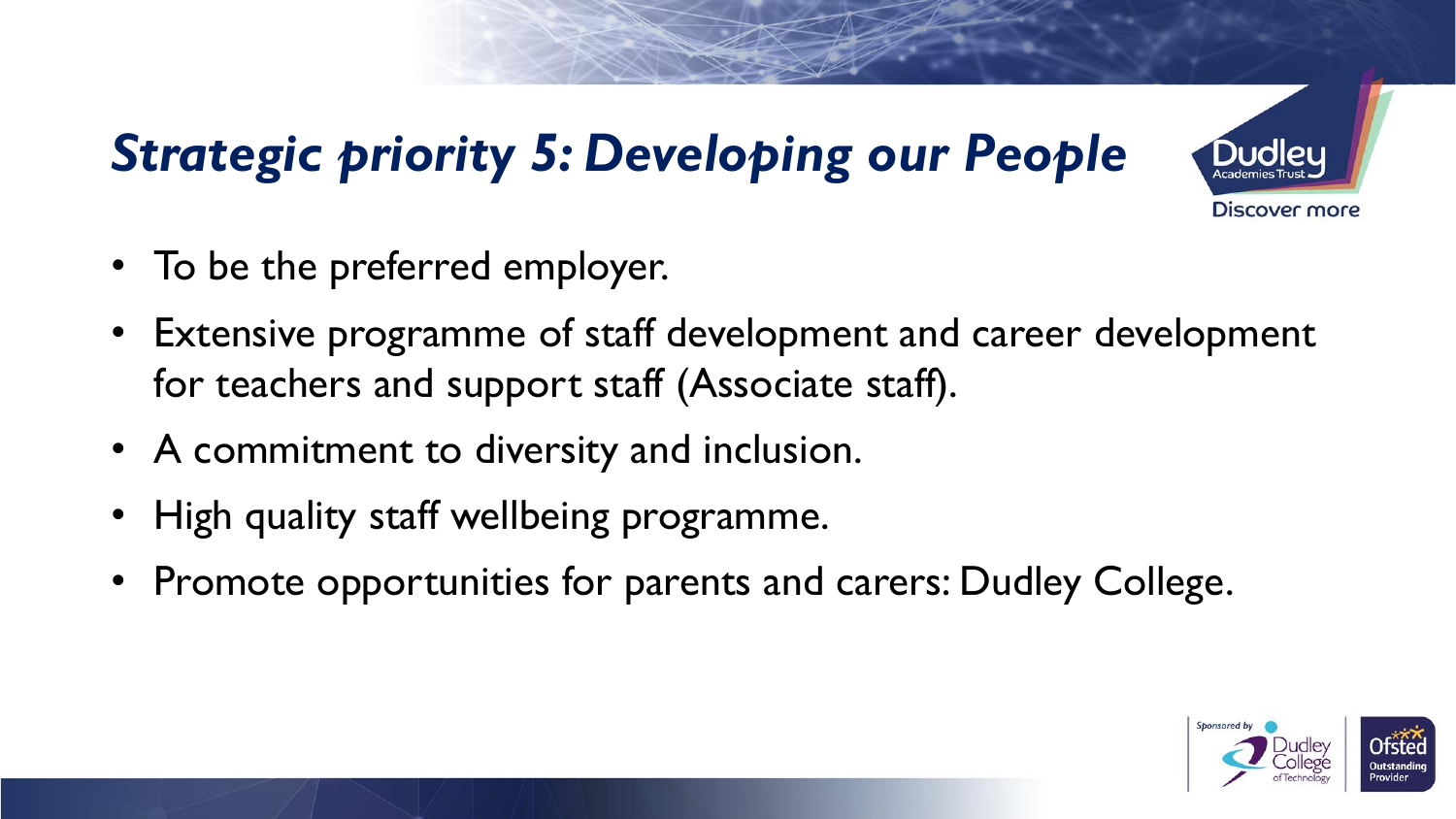### *Strategic Priority 6: Developing Highly Effective Support Services*



- Develop the central team to support further growth.
- A comprehensive menu of support services to offer to Trust schools and other schools throughout the borough: 'Try before you buy'.
- Ensure high quality standard operating procedures across the Trust.

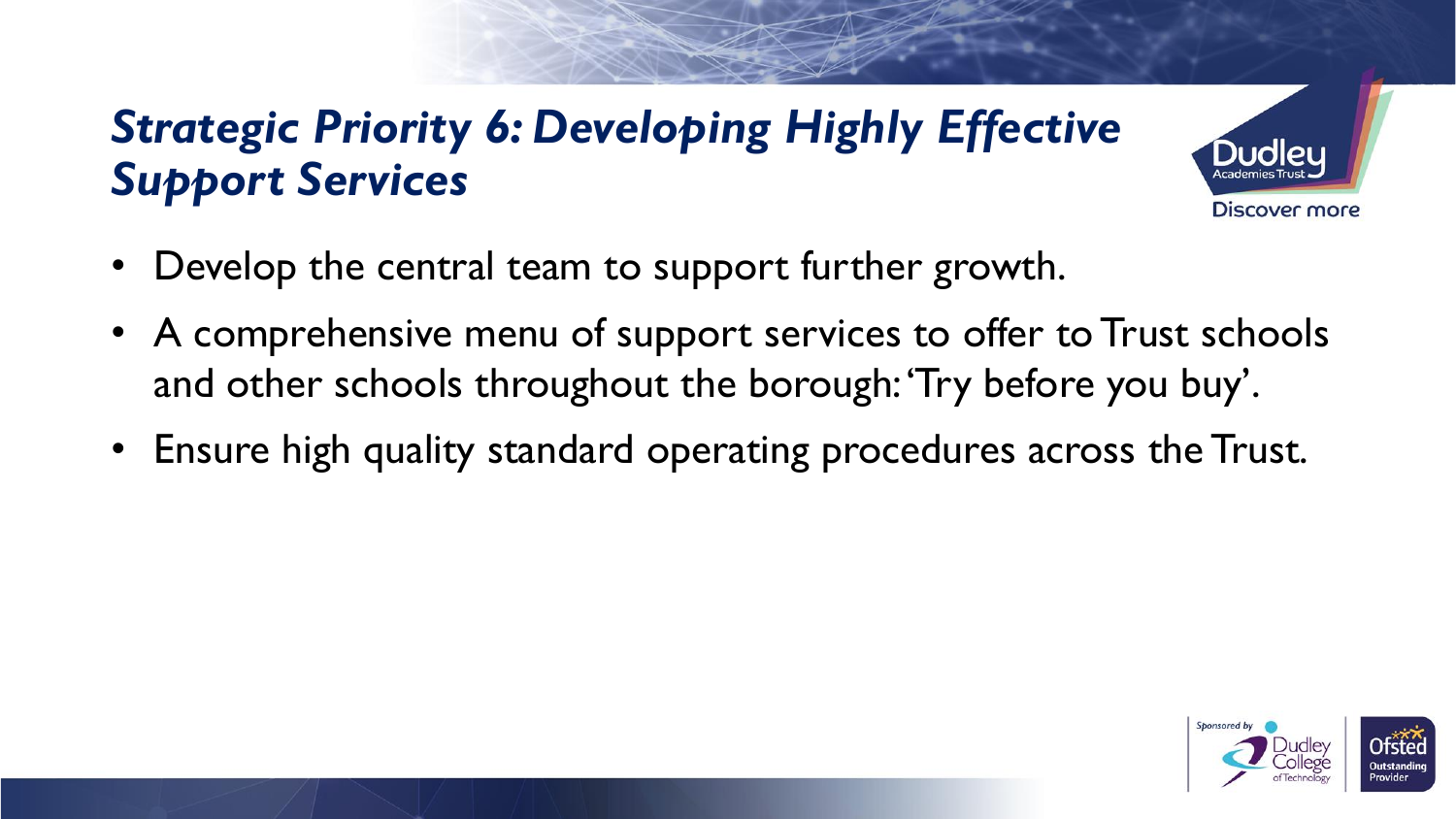### *Strategic Priority 7: Facilities, Resources and Marketing*



- A high quality, comprehensive estates strategy.
- Further strengthen the brand identity: 'Discover more'.
- Further enhance the visual environment of each school to promote our core values.
- Develop a platform for alumni to re-engage with schools.

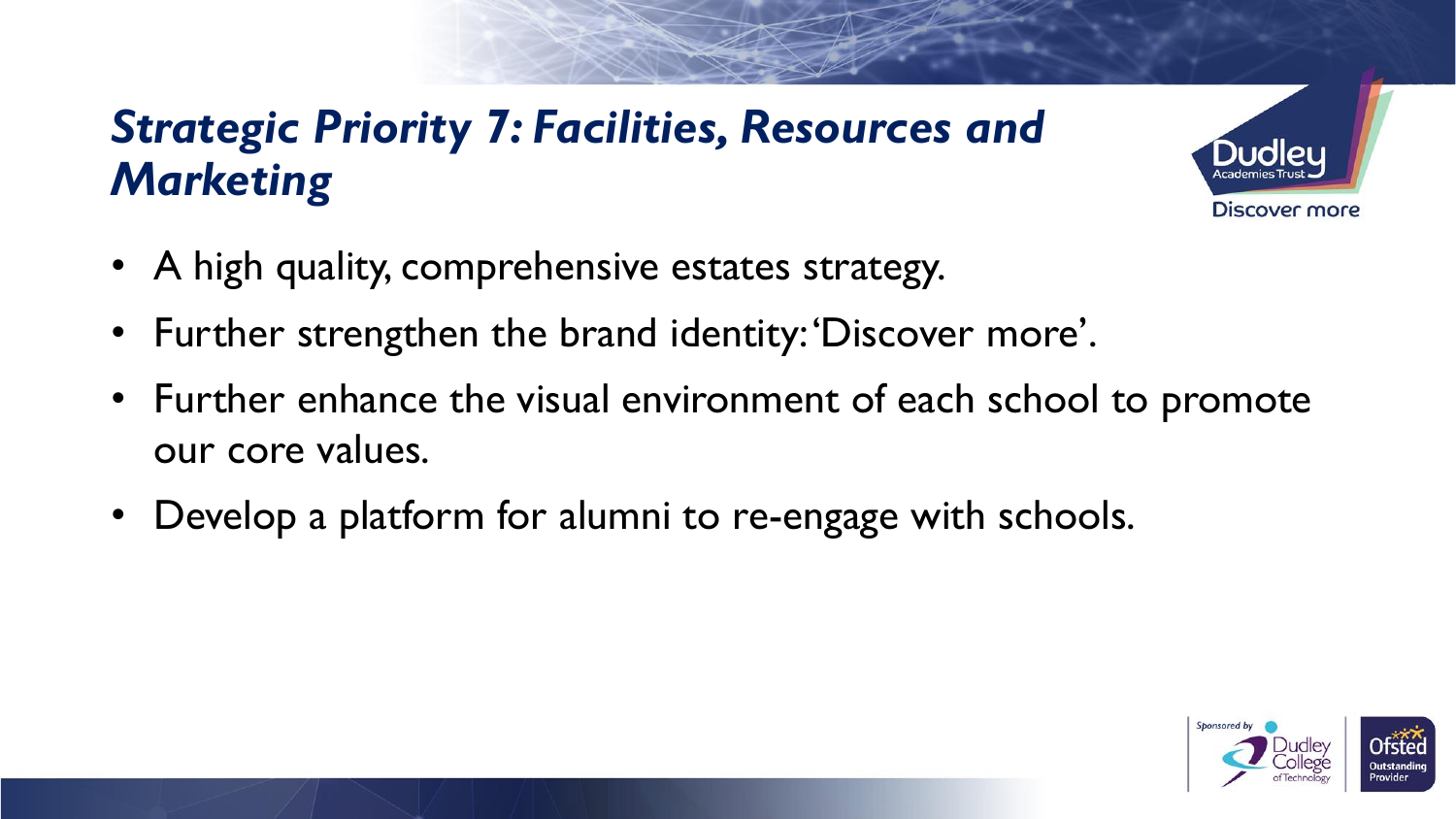## *Strategic Priority 8: Highly Effective Governance*



- Highly effective governance at Board and Local levels adhering to the Nolan principles on standards in public life.
- A commitment to engaging key stakeholders in the wider region.
- A high quality Trustee development programme.
- A high quality local governance development programme.
- A highly effective scheme of delegation.

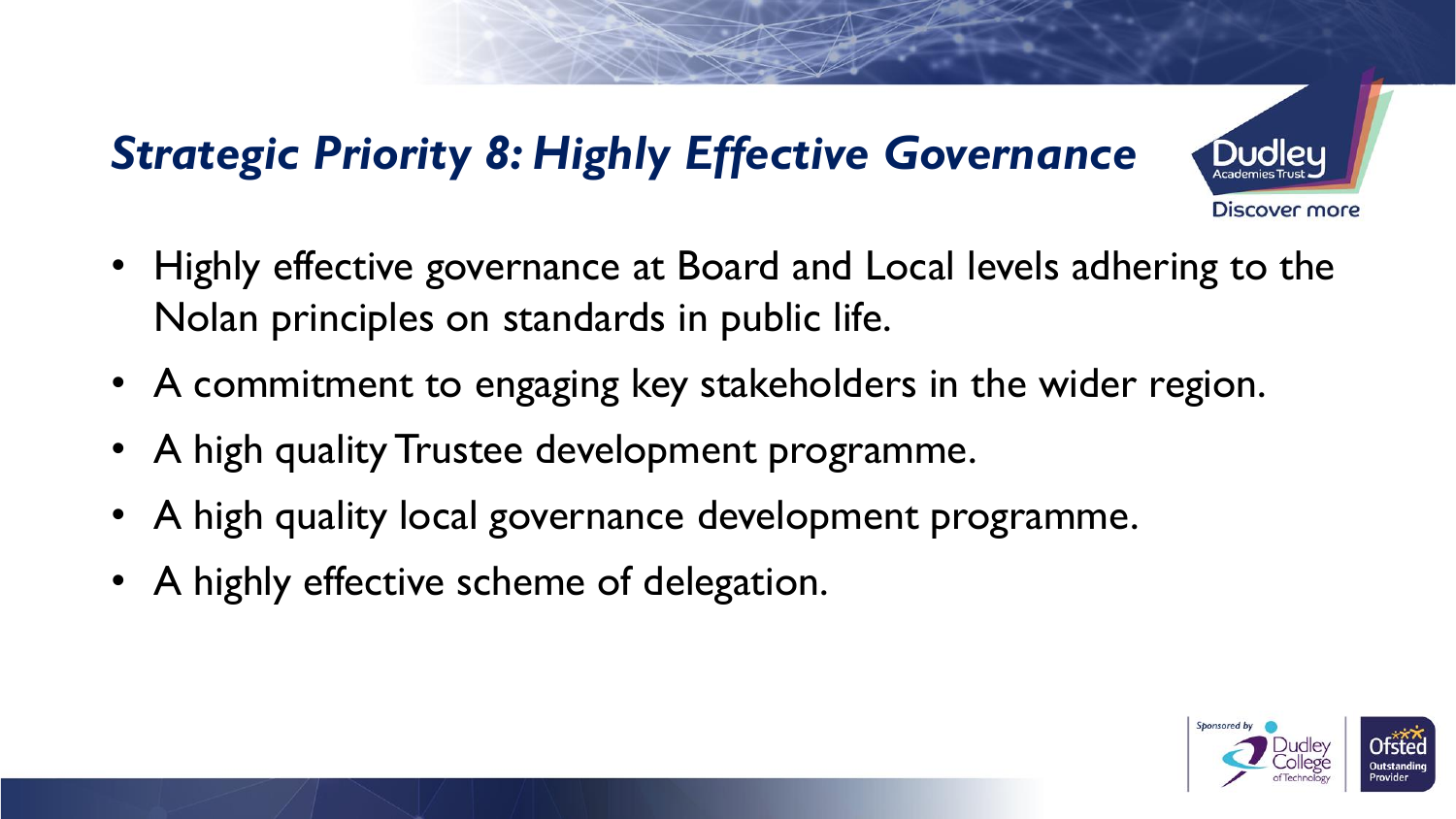## *Stakeholder Consultation*



• Please provide your feedback using the following link to Microsoft Forms.

• [Stakeholder consultation: Strategic Plan 2022 to 2025.](https://forms.office.com/r/Pf88JfZBrM)